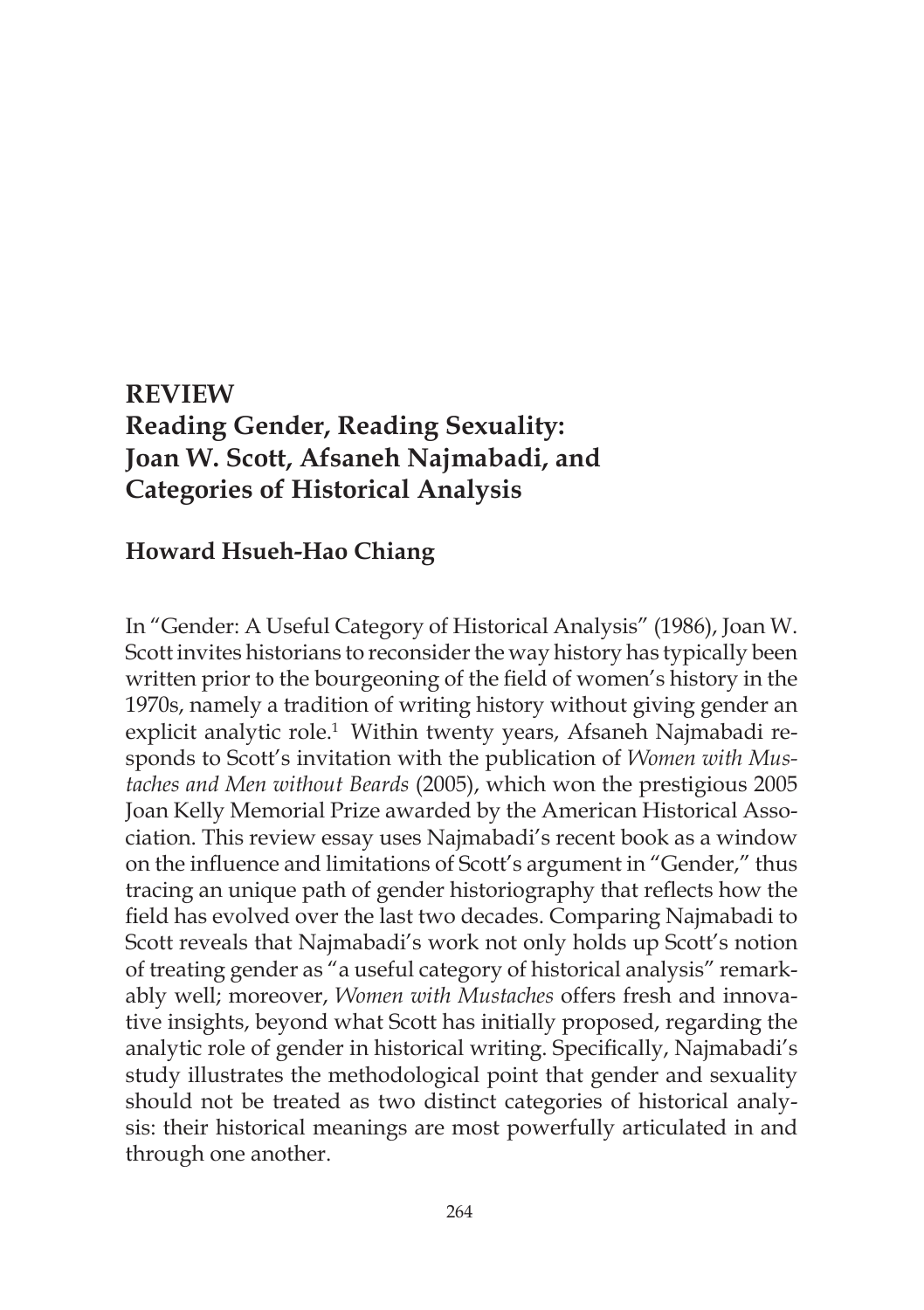# **HOWARD HSUEH-HAO CHIANG**

In the introduction to her book, Najmabadi identifies her project as an example of historical analysis that considers gender as its main analytic category. Najmabadi begins with a brief anecdote, confessing that she made the following remark years ago to another historian of Iran: "if we use gender analytically, sources about men are also sources about women" (p. 1). This remark, Najmabadi soon realizes, is an evident misinterpretation of Scott's claim for using gender as an analytic tool, because it articulates a starting point of historical analysis that assumes an ahistorical ontological opposition between men and women. In the words of Scott, to treat gender as a valuable analytic category is to "treat the opposition between male and female as problematic rather than known, as something contextually defined, repeatedly constructed" (p. 49). As such, using gender analytically does not mean to infer historical information about women from sources about men, but to question and historicize the very processes by which the opposition between male and female consolidated over time.

In the second paragraph of her introduction, Najmabadi immediately corrects the problematic assumption inherent in her earlier remark and rearticulates the goal of her project: "To consider gender as an analytical category poses questions different from those relevant for retrieving women's history. My questions became, What work did gender do in the making of Iranian modernity, and how did it perform this cultural labor?" (p. 1). Throughout the rest of her introduction, Najmabadi provides a short overview of the examples that she relies on in her book in order to answer these questions, arguing for the intensification of the men/women gender binary in nineteenth-century Iran. In early Qajar Iran (1785-1925), according to Najmabadi, male youths ("amrads") as well as women were both deemed beautiful and sexually desirable by adult men, who were distinguished from the amrads solely based on the marker of a full beard (chap. 1). Therefore, Najmabadi's study of the transformation of gender over time—from a non-binary state in which adult manhood was constructed against both womanhood and young manhood in early Qajar Iran to a binary formulation in which men and women were thought to be opposite and complimentary by late Qajar Iran—precisely resembles an approach that "treat[s] the opposition between male and female as problematic rather than known," offering a historical account of the emergence of the gender binary itself.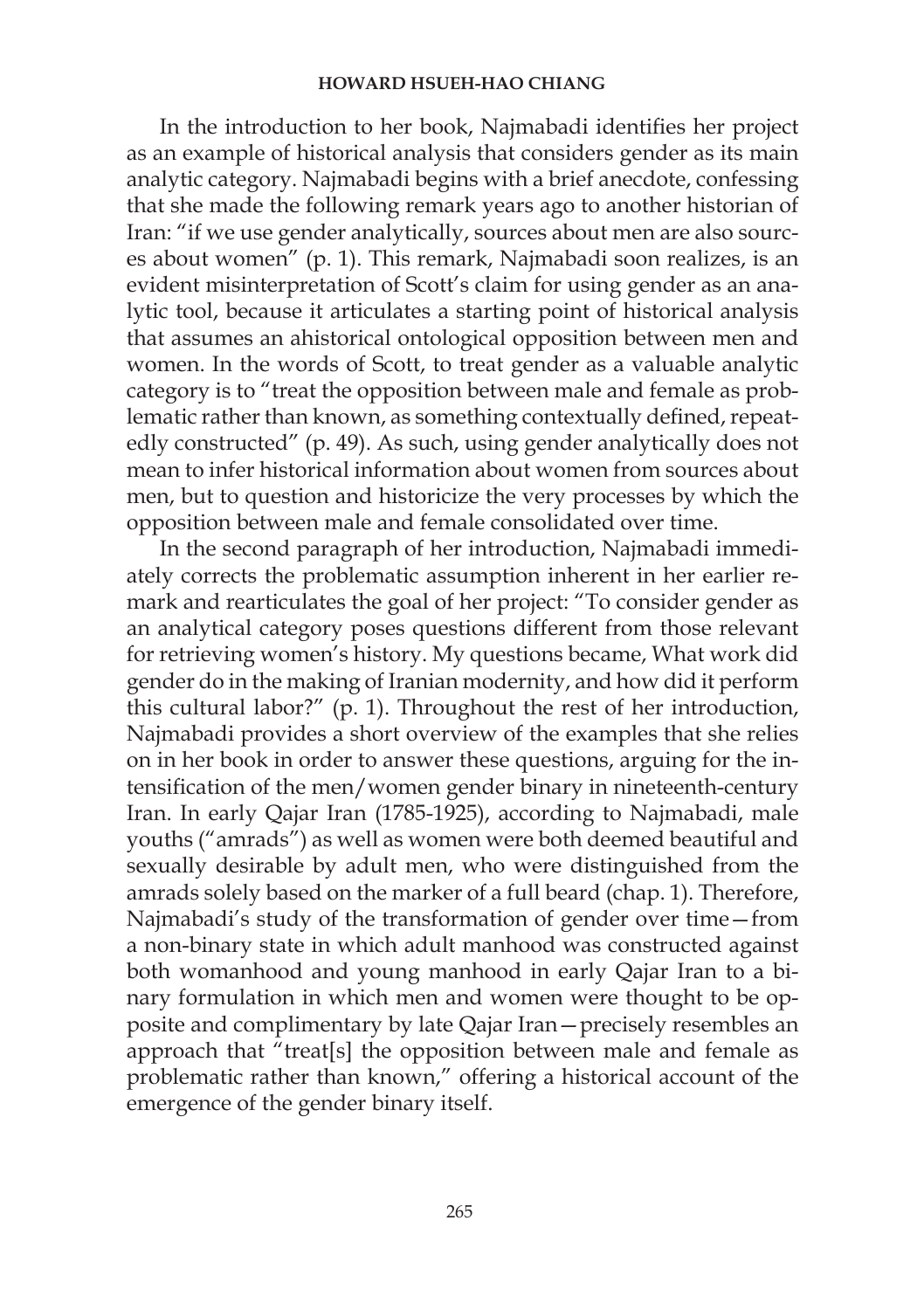#### **REVIEW**

A major unexpected theme of her project, Najmabadi tells the reader, is the historical transfiguration of sexuality—the heteronormalization of love and erotic attraction as an effect of Iranian modernization. In contrast to early Qajar Iran when both amrads and women were considered aesthetically pleasing, beauty became exclusively associated with female femininity by the end of the nineteenth century, when tolerable notions of male beauty and same-sex love disappeared concurrently (chap. 2). With this in mind, Najmabadi ends her introduction in the following way: "This book began as a project of gendering historiography of Iranian modernity…Yet the project has ended in an elsewhere—of sexuality" (p. 8). In the course of her research and writing, Najmabadi has shifted from telling a story solely about gender to telling a story also about sexuality. Gender in *Women with Mustaches*, therefore, denotes a central analytic category with which Najmabadi was able to trace the shifting configurations of other social institutions and normative concepts, most notably those related to sexuality. By pointing out that the transformation of sexuality represents one of the "cultural labors" of gender in the making of Iranian modernity, Najmabadi's study precisely illustrates the method of writing history through the analytic lens of gender that Scott advocates.

In emphasizing the interlocking relation of gender and sexuality, Najmabadi's investigation also demonstrates the way in which gender functions as a "primary way of signifying relationships of power," a central tenet of Scott's understanding of gender (Scott, p. 42). Criticizing the Iranian modernist interpretation of women's unveiling practice, for example, Najmabadi writes:

Iranian modernist narrative has focused on the emancipatory effects of gender heterosocialization in general and unveiling more particularly. In the modernist imagination, premodernity is that time when women were unseen and unheard. Modernity was to transform the invisible and mute woman into an unveiled and vocal public presence. This emancipatory narrative is dependent on the silenced/voiceless, segregated, and oppressed woman for delineating its own temporality. Moreover, it ignores the disciplinary effects of the same process—upon which its own emancipatory work was dependent. The nineteenth-century and early twentieth-century gender heterosocialization rescripted women's language, reconfigured women's bodily presence in public, and recoded women's wisdom and knowledge (p. 151).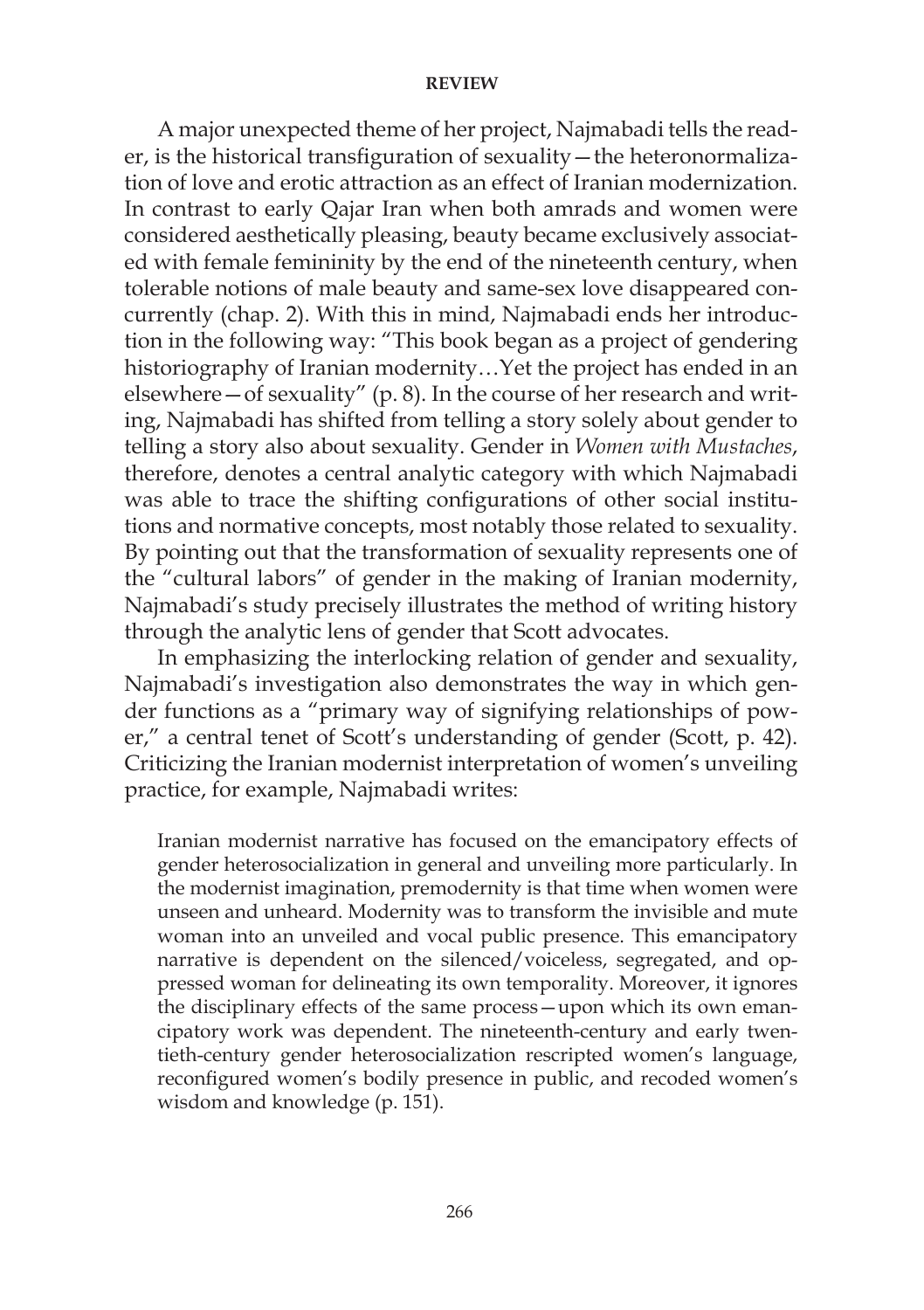For Najmabadi, women's unveiling signals much more than a mere "emancipatory" effect in the way women relate to men: in the process of moving from the "premodern" social norms of veiling to the "modern" norms of unveiling, women are not relocated from a place within oppressive power to somewhere outside the regulation of power. On the contrary, unveiling simply marks a new "way of signifying relationships of power," a rearrangement of how power operates (see Foucault). By rescripting, reconfiguring, and recoding women's experience, the practice of unveiling defines new parameters of acceptable gender behavior and imposes a new heteronormative framework of gender practice. Acknowledging that power always inhabits a *disciplinary* dimension alongside an "emancipatory" dimension, Najmabadi therefore uses the example of women's veil/unveil to show how gender, to quote Scott, "is a primary field within which or by means of which power is articulated" (p. 45).

To interpret Najmabadi's work merely as exemplifying Scott's contention for the analytic use of gender, however, would be underappreciating Najmabadi's historiographical contribution. Arguing that the shift from women's veiling to unveiling indicates a "heterosexualization" of Iranian culture, for instance, Najmabadi goes beyond analyzing sexuality through the lens of gender by simultaneously explicating an analysis of gender through the lens of sexuality. Najmabadi stresses that although it is perfectly valid to view the heterosocialization of Iranian public space as a result of women's unveiling, a different set of appropriate gender roles has also emerged as a product of the "heteronormalization of Iranian society" (p. 151). Under the changing boundaries of sexuality, gender relations shifted from implicit public segregation and homosocialization (a kind of social organization in which homosexual affairs between adult males and amrads were actually tolerated) to explicit public interaction and heterosoicialization (a form of social organization in which homosexuality became a sign of backwardness). Whereas Scott calls for placing gender as the primary analytic category through which historians can study other social norms, concepts, institutions, organizations, and relationships, Najmabadi opposes the radical separation of gender and sexuality as two distinct categories of historical analysis altogether. In Najmabadi's framework, gender is as much a social norm, concept, institution, organization, and relationship that itself requires historical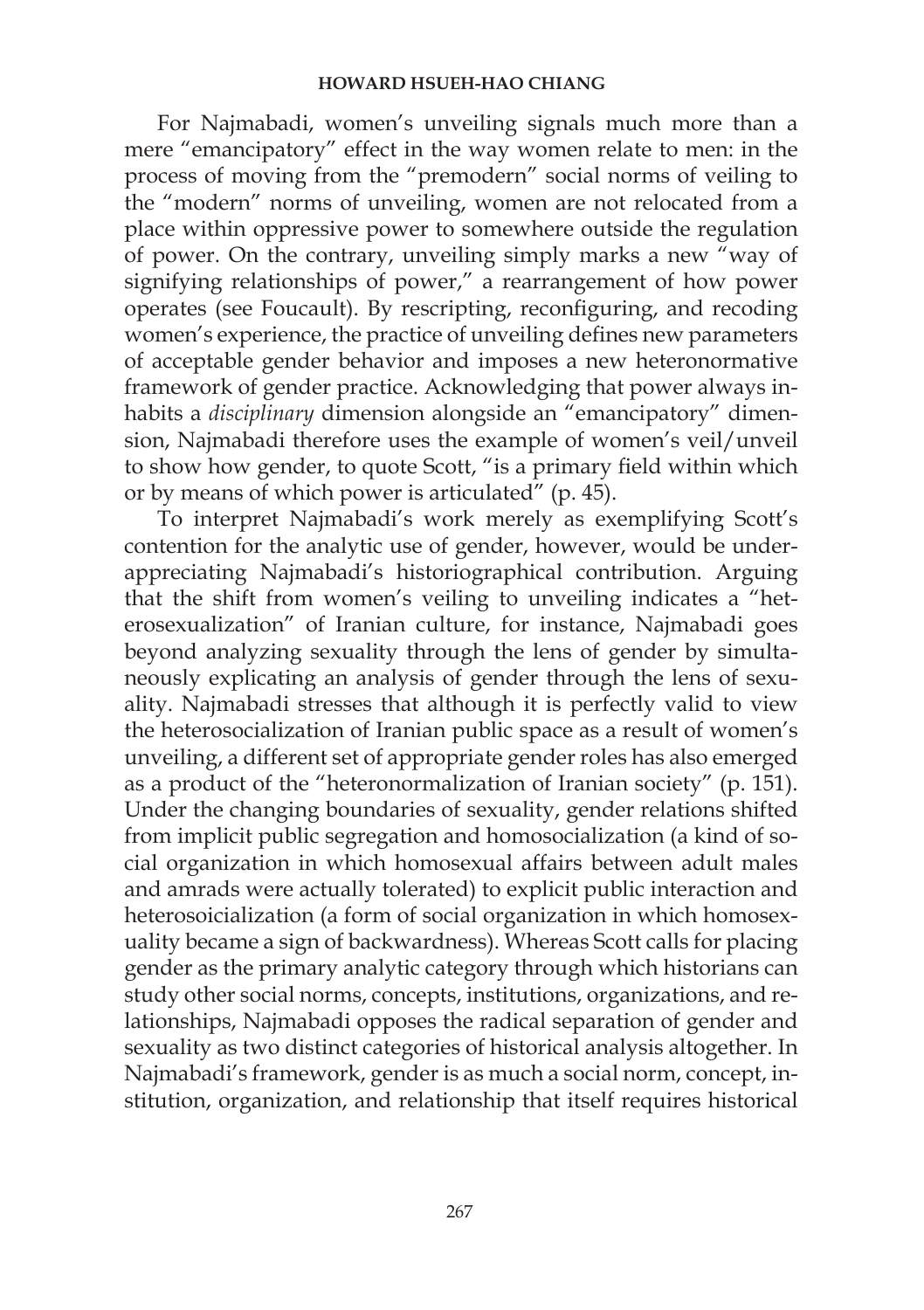### **REVIEW**

interpretation written from other analytic standpoints, such as sexuality, as it is an analytic tool.

Accordingly, it is not sufficient to hold the variable gender constant in analyzing sexuality or interpreting gender based on the analytic position of sexuality alone: for Najmabadi, gender and sexuality are two categories of historical investigation whose meanings are most powerfully articulated *in and through* one another. Iranian modernity, for example, can be fully explored only by employing the analytic approach of understanding gender in *and* through sexuality and sexuality in and through gender:

Once homoeroticism and same-sex practices became marked as a sign of Iran's backwardness, heteronormalization of eros and sex became a condition of 'achieving modernity,' a project that called for heterosocialization of public space and a reconfiguration of family life. This process was by no means identical for men and women. Whereas male homoerotic affective bonds were reimagined as asexual sentiment among citizen-brothers, and men's friendships were transformed into patriotic national camaraderie (critically de-eroticizating its homoaffectivity and reorienting its eroticism toward a female beloved vatan), female homosociality came to be seen as deeply implicated in the production of 'the vice.' Men's same-sex liaisons and sexual practices were blamed on ignorant wives (pp. 146-7).

According to Najmabadi, the making of Iranian modernity fundamentally depends on a framework of heteronormativity in which the cultural definitions of gender entail a different process for men and women respectively. Based on Najmabadi's reading of gender through sexuality, Iranian modernization restructures male same-sex socialization from "homoerotic affective bonds" to "patriotic national camaraderie," but accentuates the negative cultural connotation of female same-sex socialization by (re)depicting it as the potential source of male homosexual "vice." Reading sexuality through gender, Najmabadi also shows that the emergence of naturalized heterosexuality and the eradication of certain normative modes of "premodern" homoeroticism critically rely on the modernist redefinition of gender conventionalities, such as the public normalization of women's unveiling. The inter-articulations of gender and sexuality are well captured by the dominant cultural assumptions associated with the "family life": when husbands engage in extra-marital homosexual relationships, ignorant wives are blamed for failing to achieve modernity; but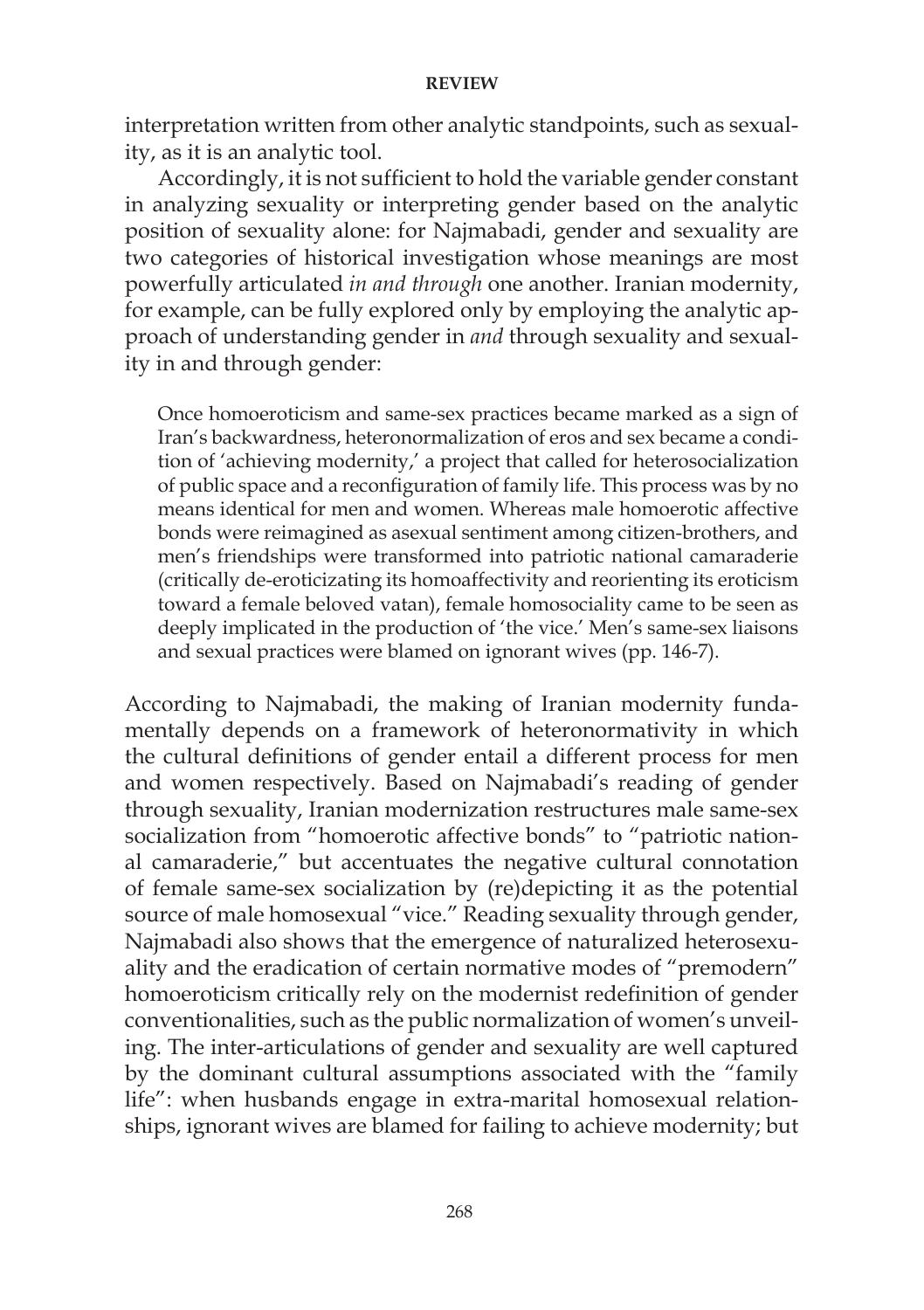if women engage in same-sex liaisons, they are also blamed for being the potential cause of male homosexual practice.

Tightly connected to the project of modernity, the example of Iranian nation-state formation further illustrates how gender ideology is deeply intertwined with the cultural machinery of heterosexism. For instance, Najmabadi claims that the abjection of the amrad critically anchors the making of a modern Iranian nation. "In the public modernist discourse," writes Najmabadi, "older man-younger man sexual liaisons had become a source of national shame" (p. 149). In this process of abjecting the amrad figure and making it a national shame, Iranian modernists construct their nationalism based on European standards of modernity, which repudiates homosexuality and portrays civilized men as beardless (pp. 149-51). Moreover, Najmabadi reminds the reader that not only do male homosexuality and beardlessness encode Iranian "backwardness," but so does women's veil—the marker of female homosocialization: "If women had to be unveiled and men had to shave their beards to become modern citizens, they could not look like each other and, more urgently, could not resemble that other figure which was to be forgotten, the amrad" (p. 151). Therefore, in throwing the role of the amrad into the country's amnesia, Iranian nationalism is fundamentally characterized by what Najmabadi has called the "gender and sexual *anxiety* of Iranian modernity" (subtitle, emphasis added). Iranian nationalist discourse precisely exemplifies how the normative regulation of gender (the practice of unveiling for women and Europeanized beardlessness for men) is always part of the operation of sexuality (the national repudiation and dismissal of "premodern" homosexual behavior), while the normative arrangement of sexuality (the modernist heteronormalization of culture and love) is always part of the "cultural labor" of gender (the consolidation of a men/women binary through the forgetting and abjection of the amrad figure).

Logically, one might ask: Does gender come before sexuality or does sexuality come before gender in historical analysis? According to Scott's position stated roughly twenty years ago, to write history in which gender is decidedly a present and valuable category is to trace the workings of gender in cultural symbols, normative concepts, social institutions and organizations, and individual subjectivities (p. 42). In this respect, gender comes before sexuality: sexuality is analyzed historically through the analytic lens of gender. Najmabadi in